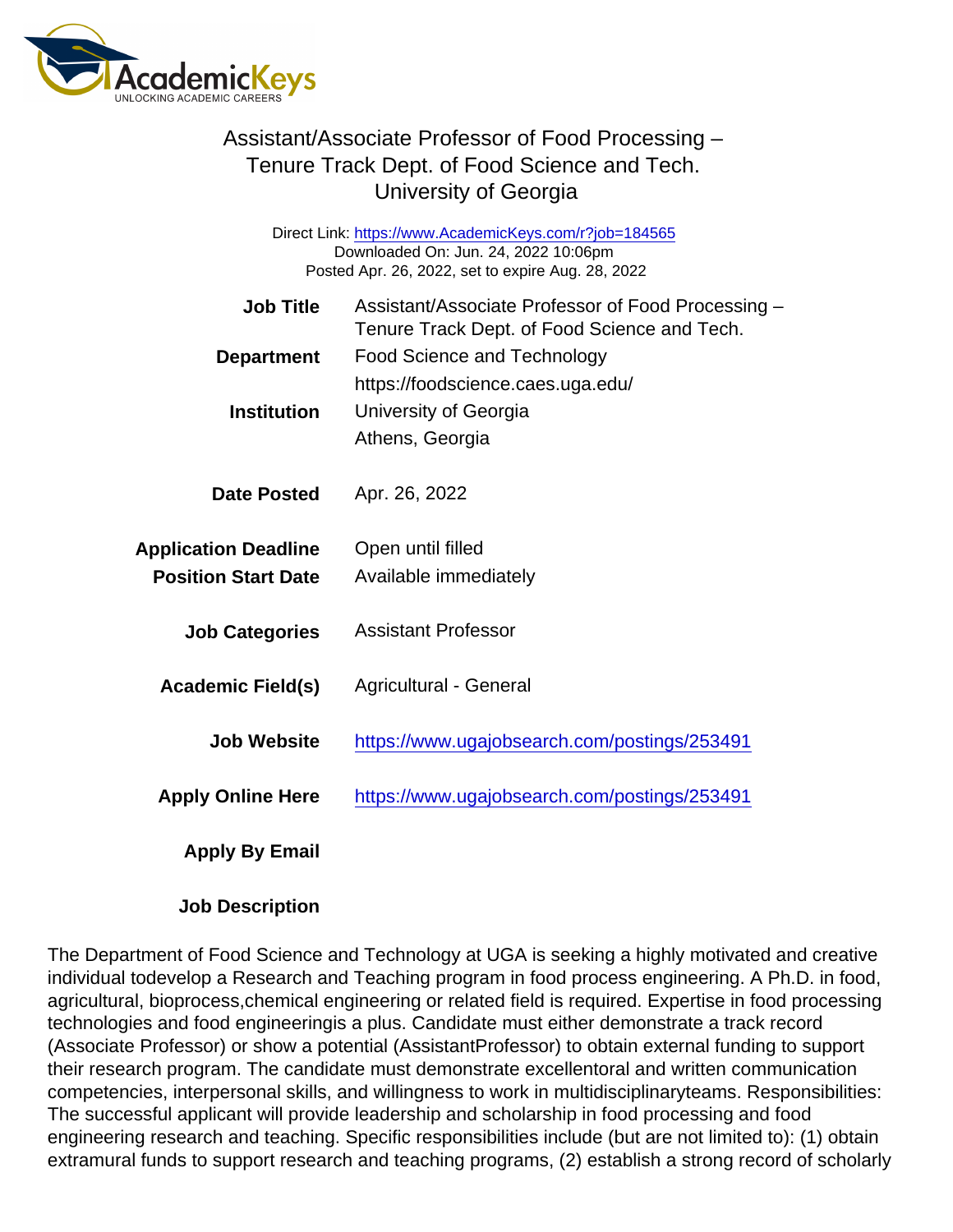## Assistant/Associate Professor of Food Processing – Tenure Track Dept. of Food Science and Tech. University of Georgia

Direct Link: <https://www.AcademicKeys.com/r?job=184565> Downloaded On: Jun. 24, 2022 10:06pm Posted Apr. 26, 2022, set to expire Aug. 28, 2022

activity, (3) develop and teachundergraduate and graduate courses in the Food Science curriculum (this may also include teaching existing classesas assigned), and (4) direct PhD and MS degree students and postdoctoral associates. The candidate will beexpected to actively participate in service activities in the Department of Food Science and Technology includingparticipation in global programs. The University of Georgia recognizes and supports interdisciplinary programs.As such, the incumbent will be encouraged to collaborate with other faculty members across the Colleges ofAgricultural and Environmental Sciences, Engineering, and Family and Consumer Sciences. Possible areas ofresearch may include (but not limited to) novel thermal and non-thermal food processing technologies, improvingefficiencies in food processing, and minimizing food losses in food processing and storage across the supplychain, innovative engineering, processing, and packaging approaches for addressing challenges of food safety,sustainability, and food waste. The individual in this position will be expected to achieve a record of scholarly activity as evidenced by peerreviewed publications, successful extramural funding, success in teaching university-level courses and mentoring undergraduate and graduate students. For the rank of Assistant Professor, candidates do not need a minimum number of years in a lower rank unless theinitial appointment was at the instructor level

(https://provost.uga.edu/facultyaffairs/UGA\_Guidelines\_for\_APT\_approved\_2\_2020.pdf). To be considered at the rank of Associate Professor, candidates must have at least 5 full years in rank at the Assistant Professor level before the start date. Appointment, Promotion, & amp; Tenure of Academic Rank Faculty can be found here:

https://provost.uga.edu/facultyaffairs/UGA\_Guidelines\_for\_APT\_approved\_2\_2020.pdf. Disciplinespecific criteria and procedures for promotion and tenure can be found at:

https://provost.uga.edu/\_resources/documents/food-science-andtechnology-2018.pdf. Application Applicants must send: (1) a letter of application, (2) curriculum vitae, (3) graduate school transcripts, (4) names, addresses, telephone numbers, and e-mail addresses of four professional references that the search committee may contact, and (5) one-page summaries outlining their research, teaching visions and a diversity statement.

Application materials must be submitted through UGAJobs (

https://www.ugajobsearch.com/postings/253491) tobe considered for this position. Inquiries about this position should be directed to Dr. Abhinav Mishra(amishra@uga.edu). The selected candidate will be required to submit to a background investigation demonstratingeligibility for employment with the University of Georgia.

Deadline: Review of applications will begin August 15, 2022, and will continue until a suitable candidate is identified.The University The University of Georgia is located in Athens, Georgia, 70 miles northeast of Atlanta (http://www.uga.edu/). Theuniversity, a land-grant/sea-grant university, is ranked among the top 15 public universities in U.S. News & amp; WorldReport' s 2021 edition of America' S Best Colleges. The university is recognized as a research intensive andcommunity engaged institution by the Carnegie Foundation. The Department of Food Science and Technology(http://www.foodscience.caes.uga.edu/) is a unit of the College of Agricultural and